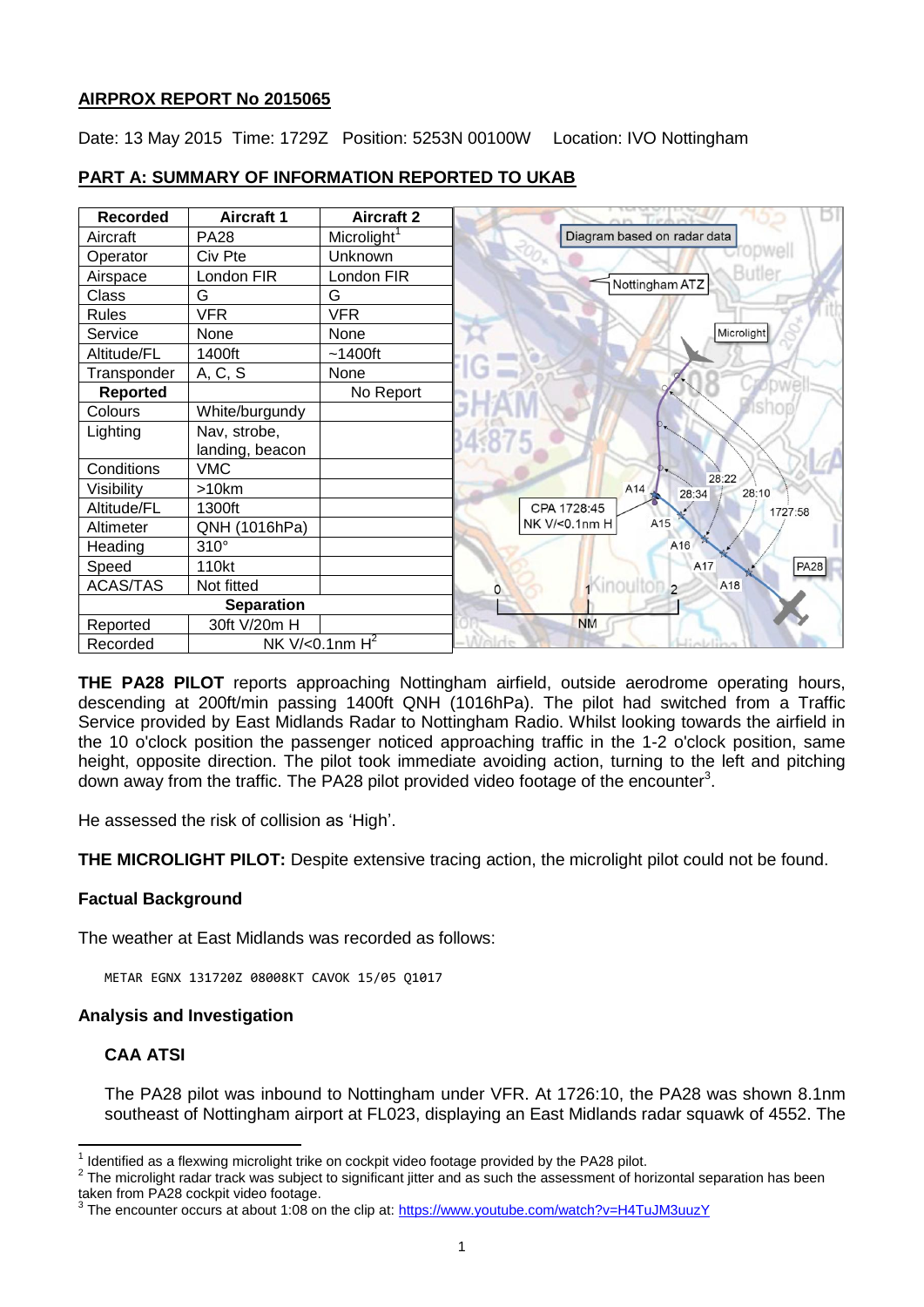unknown microlight was shown as an area radar primary contact passing 4.3nm to the eastnortheast of Nottingham Airport on a southerly track, see Figure 1.



Figure 1: Swanwick MRT at 1726:10

The two aircraft continued to converge and, at 1728:26, the PA28 was shown displaying the general conspicuity code 7000 with the unknown contact in the PA28's 1 o'clock at a range of 1.2nm, see Figure 2.



Figure 2: Swanwick MRT at 1728:26

The PA28 pilot's written report indicated that he had changed frequency from East Midlands Radar to Nottingham Radio. The PA28 was inbound to Nottingham after the official aerodrome operational hours and Nottingham ATSU confirmed that the PA28 was a locally based aircraft. The Air/Ground frequency would not have been manned outside the official opening hours.

At 1728:44, the distance between the two aircraft was 0.2nm and the PA28 was indicating 1500ft as shown in Figure 3.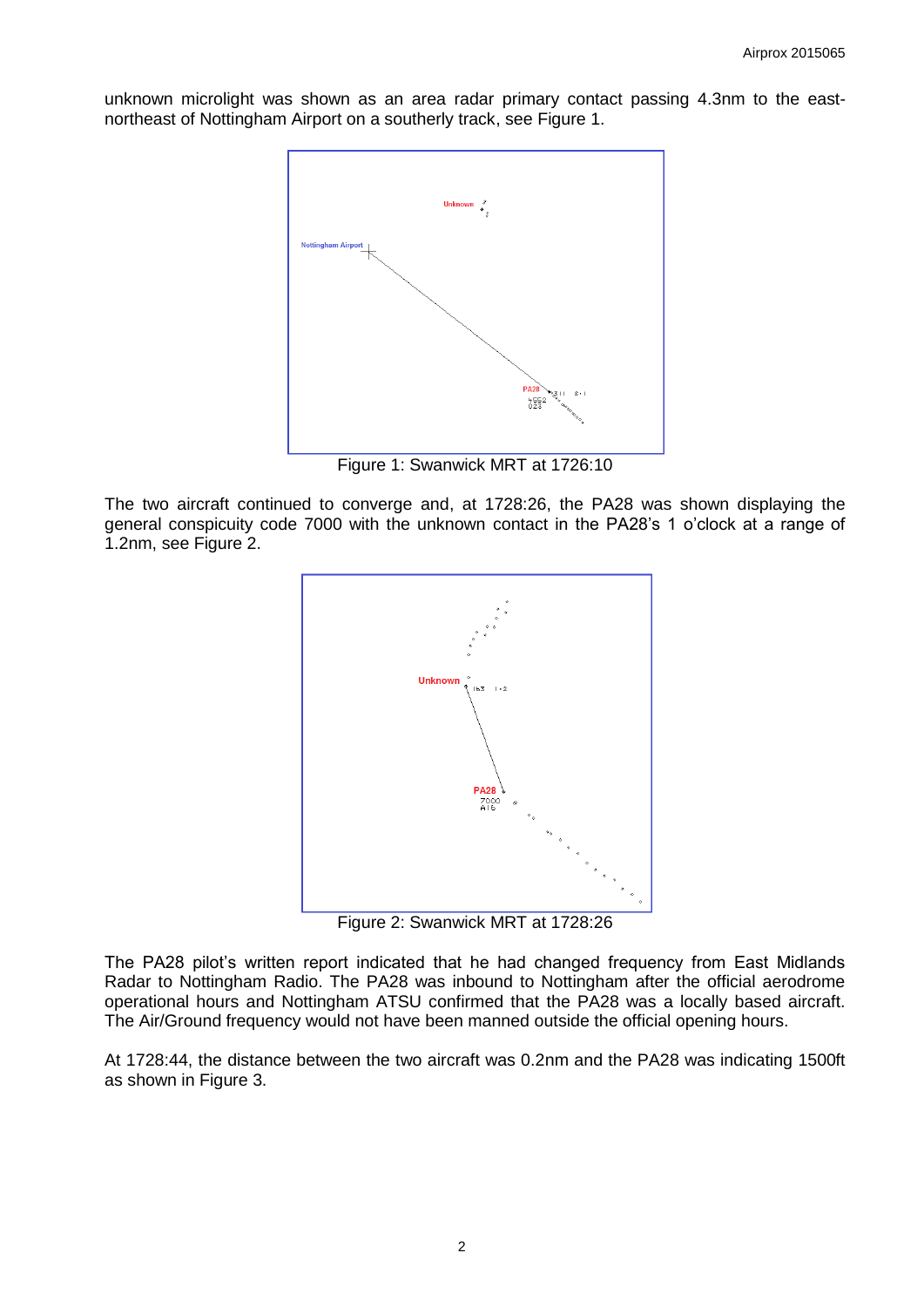

Figure 3: Swanwick MRT at 1728:44

CPA occurred between radar updates at about 1728:46. At 1728:48, the two aircraft had passed abeam and the PA28 was indicating 1400ft, see Figure 4.



Figure 4 – Swanwick MRT at 1728:48

Neither pilot was in receipt of an Air Traffic Service and in Class G airspace pilots are responsible for their own collision avoidance.

## **UKAB Secretariat**

The PA28 and microlight pilots shared an equal responsibility for collision avoidance and not to operate in such proximity to other aircraft as to create a collision hazard<sup>4</sup>. The incident geometry was converging and the PA28 pilot was required to give way to the microlight<sup>5</sup>. A screen grab of the situation close to CPA is shown below with the microlight highlighted to the right of the windscreen.



4 SERA.3205 Proximity.

<sup>5</sup> SERA.3210 Right-of-way (c) (2) Converging.